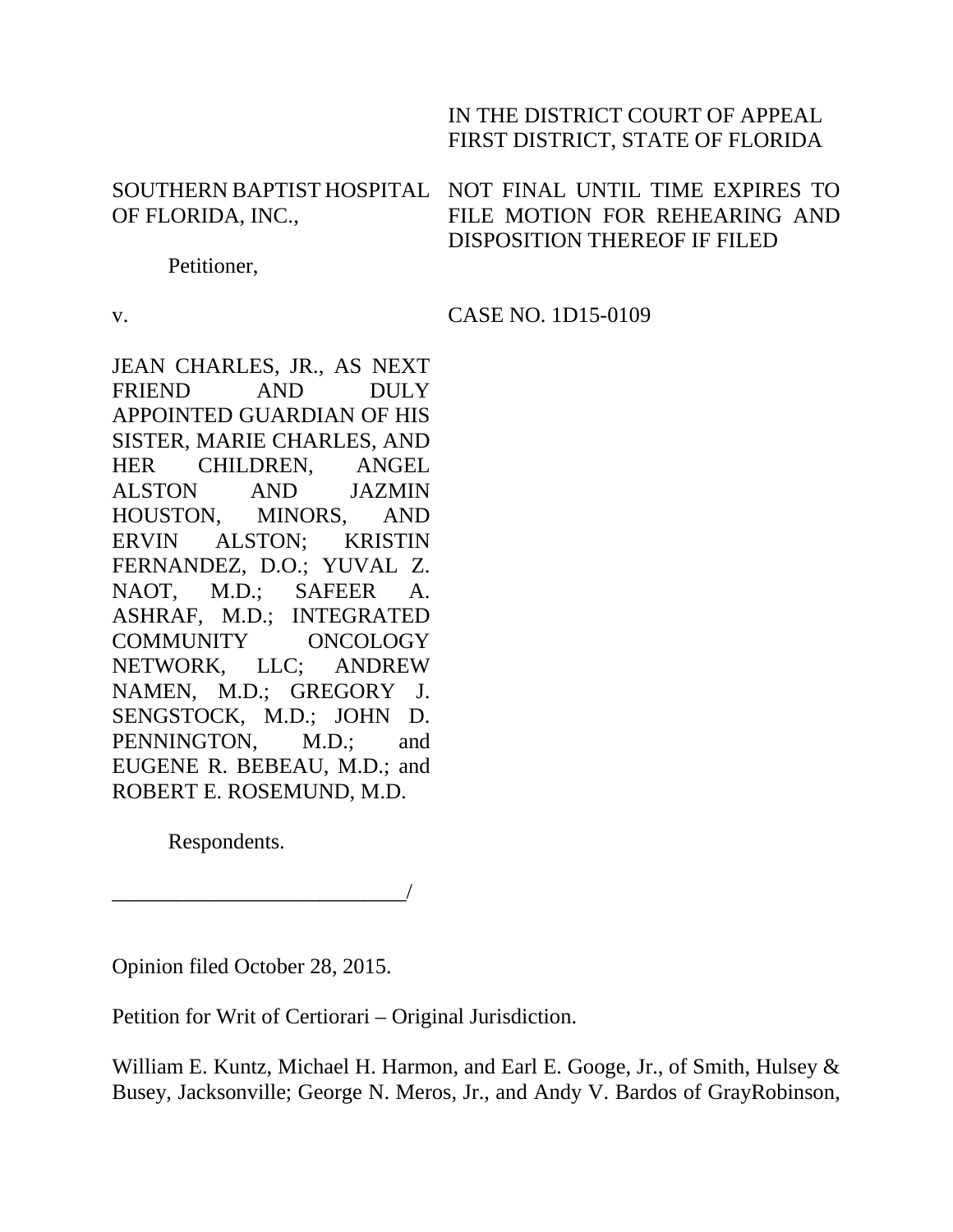P.A., Tallahassee; and Jack E. Holt, III, of Growler, Ketcham, Rutherford, Bronson, Eide & Telan, P.A., Orlando, for Petitioner.

Katherine E. Giddings, Diane G. Dewolf, and Kristen M. Fiore of Akerman L.L.P., Tallahassee; Kirk Davis of Akerman L.L.P., Tampa; and Kathleen T. Pankau of The Joint Commission, Oakbrook Terrace, IL, pro hac vice; for Amicus Curiae The Joint Commission.

Brian S. Pantaleo of Locke Lord, LLP, West Palm Beach; Paul E. Dwyer, and Benjamin R. Davis of Locke Lord, LLP, Providence, RI, pro hac vice; Margaret C. Binzer of Polsinelli PC, Washington, DC, pro hac vice, for Amicus Curiae Alliance for Quality Improvement and Patient Safety.

Andrew S. Bolin of Beytin, McLaughlin, McLaughlin, O'Hara, Bocchino & Bolin, Tampa for Amici Curiae The Patient Safety Organization of Florida and ECRI Institute.

Joshua P. Welsh, Buss Ross, P.A., Tampa; and Michael R. Callahan and James W. Hutchinson of Katten Muchin Rosenman LLP, Chicago, IL, pro hac vice, for Amici Curiae Clarity PSO, Quality Alliance Patient Safety Organization, Schumacher Group Patient Safety Organization, Inc., UHC Safety Intelligence, California Hospital Patient Safety Organization, CHS PSO, LLC, The PSO Advisory, LLC, Society of NeuroInterventional Surgery PSO, QA to QI LLC, Pascal Metrics, Inc., MEDNAX PSO, LLC, Child Health Patient Safety Organization, Inc., Missouri Center for Patient Safety, NC Quality Center PSO, American Data Network PSO IASIS Healthcare LLC and Florida Health Sciences Center, Inc. d/b/a Tampa General Hospital.

Bryan S. Gowdy of Creed & Gowdy, P.A., Jacksonville; William D. Thompson, Ponte Vedra; John J. Schickel, Howard C. Coker, Charles A. Sorenson, and Aaron Sprague of Coker, Schickel, Sorenson, Posgay, Camerlengo & Iracki, Jacksonville; and Borden R. Hallowes, St. Simons, GA; for Respondents Jean Charles, Jr., and Ervin Alston.

P. Scott Mitchell and Kathryn L. Hood of Fuller, Mitchell, Hood & Stephens, Tallahassee, for Respondents Yuval Z. Naot, M.D., Safeer A. Ashraf, M.D., and Integrated Community Oncology Network.

John R. Saalfield and Franklin Duke Regan of Stoudmire & Stone, P.A., Jacksonville for Respondent John D. Pennington, M.D.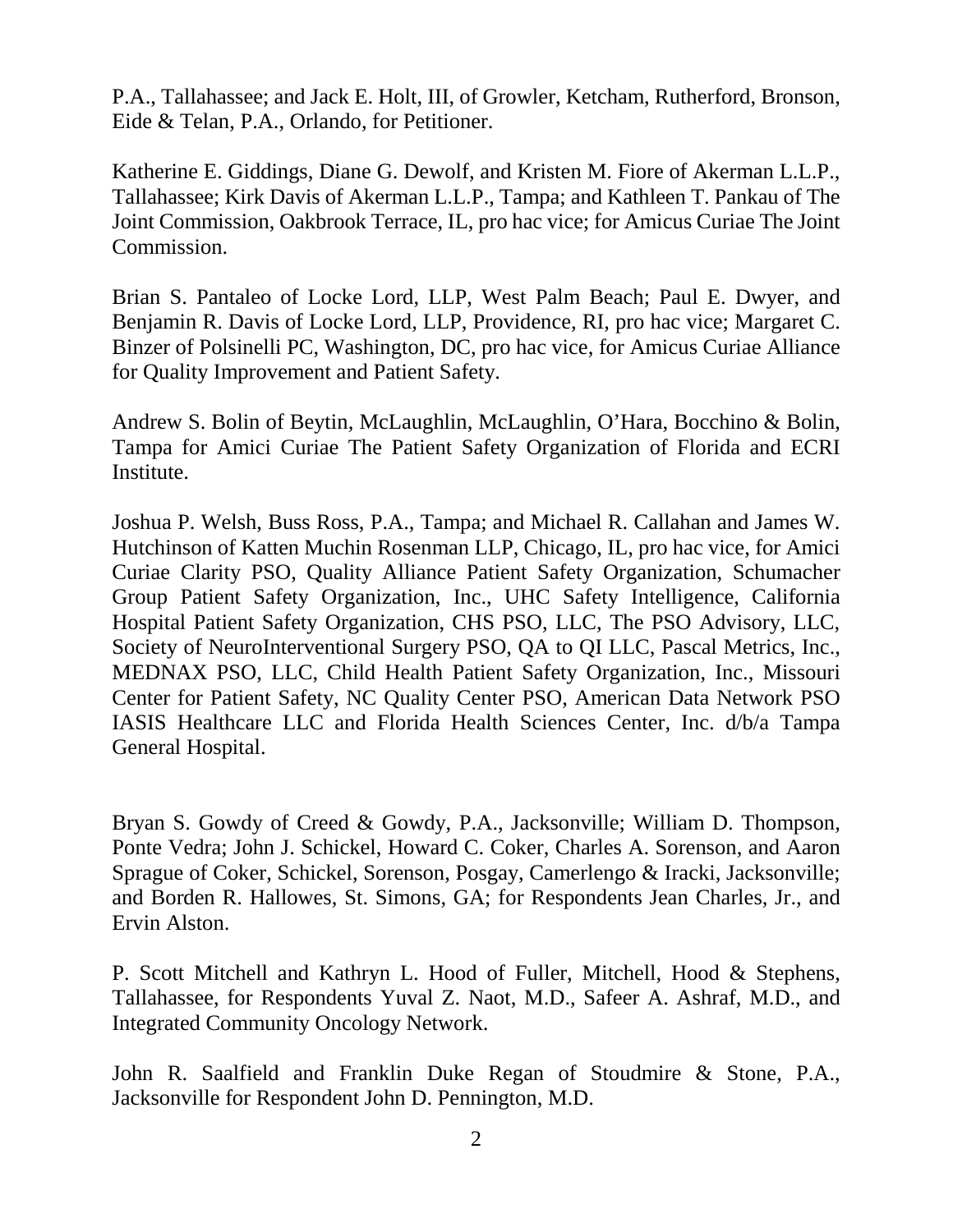W. Douglas Childs and Linda M. Hester of Childs, Hester & Love, P.A., Jacksonville for Respondent Gregory J. Sengstock, M.D.

Jesse F. Suber of Henry, Buchanan, Hudson, Suber & Carter, P.A., Tallahassee for Respondent Andrew Namen, M.D.

Philip M. Burlington of Burlington & Rockenbach, P.A., West Palm Beach, for Amicus Curiae Florida Justice Association.

### ROBERTS, C.J.

This case concerns the intersection of Florida's Amendment 7, found in Article 10, section 25, of the Florida Constitution and the federal Patient Safety and Quality Improvement Act of 2005. The petitioner seeks certiorari review of three discovery orders from the circuit court, arguing that the court erroneously compelled the production of documents that were privileged and confidential under federal law. We find the case ripe for review, grant the petition, and quash the orders below.

#### *Background*

Article 10, section 25, of the Florida Constitution, which is generally referred to by its ballot designation (Amendment 7), was proposed by citizen initiative and adopted in 2004. It provides "a right to have access to any records made or received in the course of business by a health care facility or provider relating to any adverse medical incident." Art. X, §25(a), Fla. Const. "Adverse medical incident" is defined broadly to include "any other act, neglect, or default of a health care facility or health care provider that caused or could have caused injury to or death of a patient[.]" Art.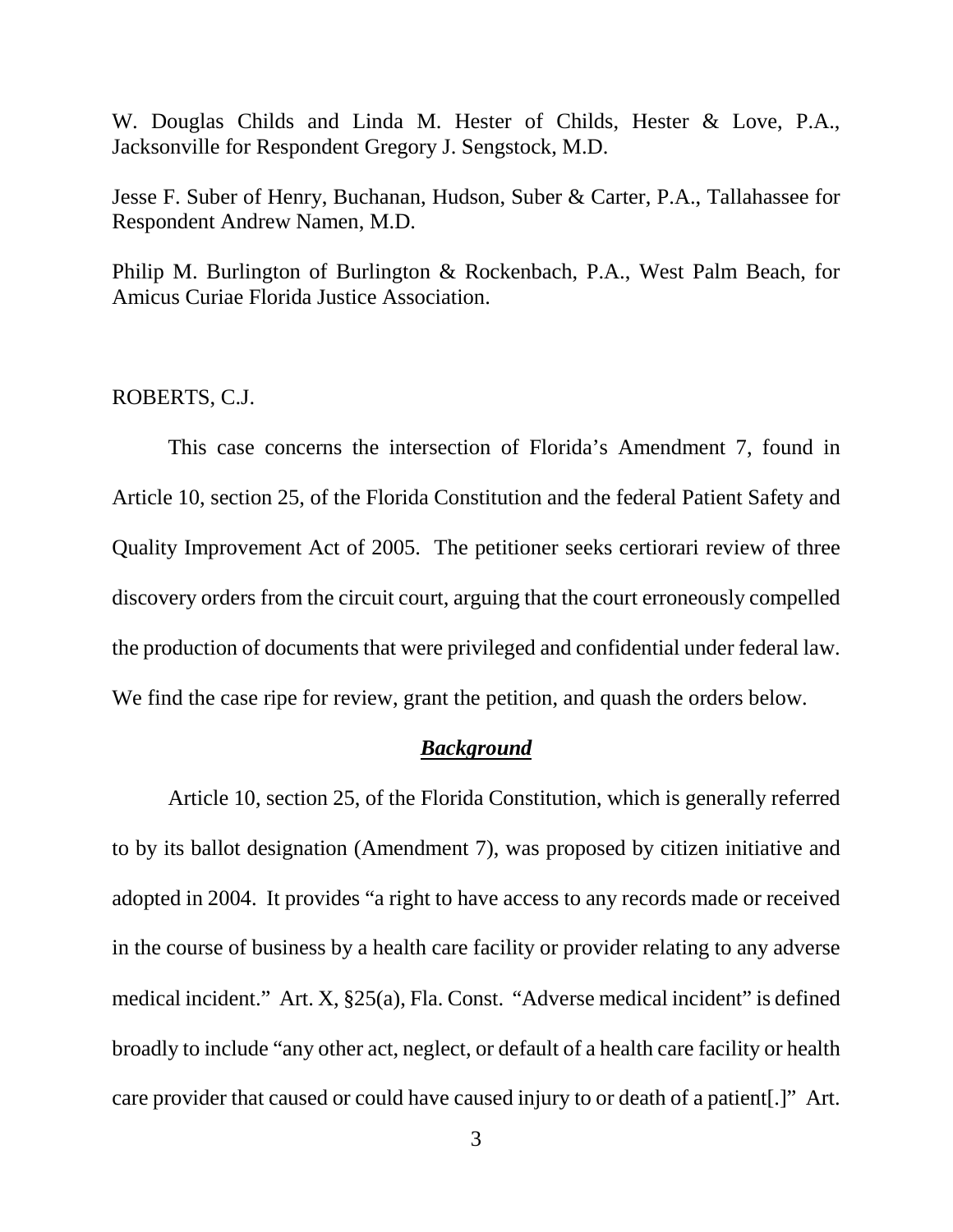X, §25(c)(3), Fla. Const. Amendment 7 has become an important discovery tool for medical malpractice plaintiffs as it gives broad access to adverse medical incident records from medical providers. Amendment 7 provides a means, albeit often a punitive one, to improve the quality of healthcare by bringing medical errors to light.

While medical malpractice litigation is one tool to address medical errors, other tools have emerged that seek to proactively prevent, rather than punish, medical errors. In 2005, Congress took action to improve patient safety in the healthcare industry as a whole with the passage of the Patient Safety and Quality Improvement Act of 2005 (the Act), Pub. L. No. 109-41, 119 Stat. 424, codified at 42 U.S.C. §299b-21 *et seq*. The Act was passed following a 1999 Institute of Medicine (IOM) report, *To Err is Human: Building a Safer Health System*, in which IOM estimated that at least 44,000 people and potentially as many as 98,000 people die in United States hospitals each year as a result of preventable medical errors. The IOM report recommended that legislation be passed to foster the development of a reporting system through which medical errors could be identified, analyzed, and utilized to prevent further medical errors. See S. Rep. No. 108-196, at 3-4 (2003); H.R. Rep. No. 109-197, at 9 (2005). Through passage of the Act and its privileges, Congress sought to "facilitate an environment in which health care providers are able to discuss errors openly and learn from them." H.R. Rep. No. 109-197, at 9 (2005). See also Patient Safety and Quality Improvement, 73 Fed.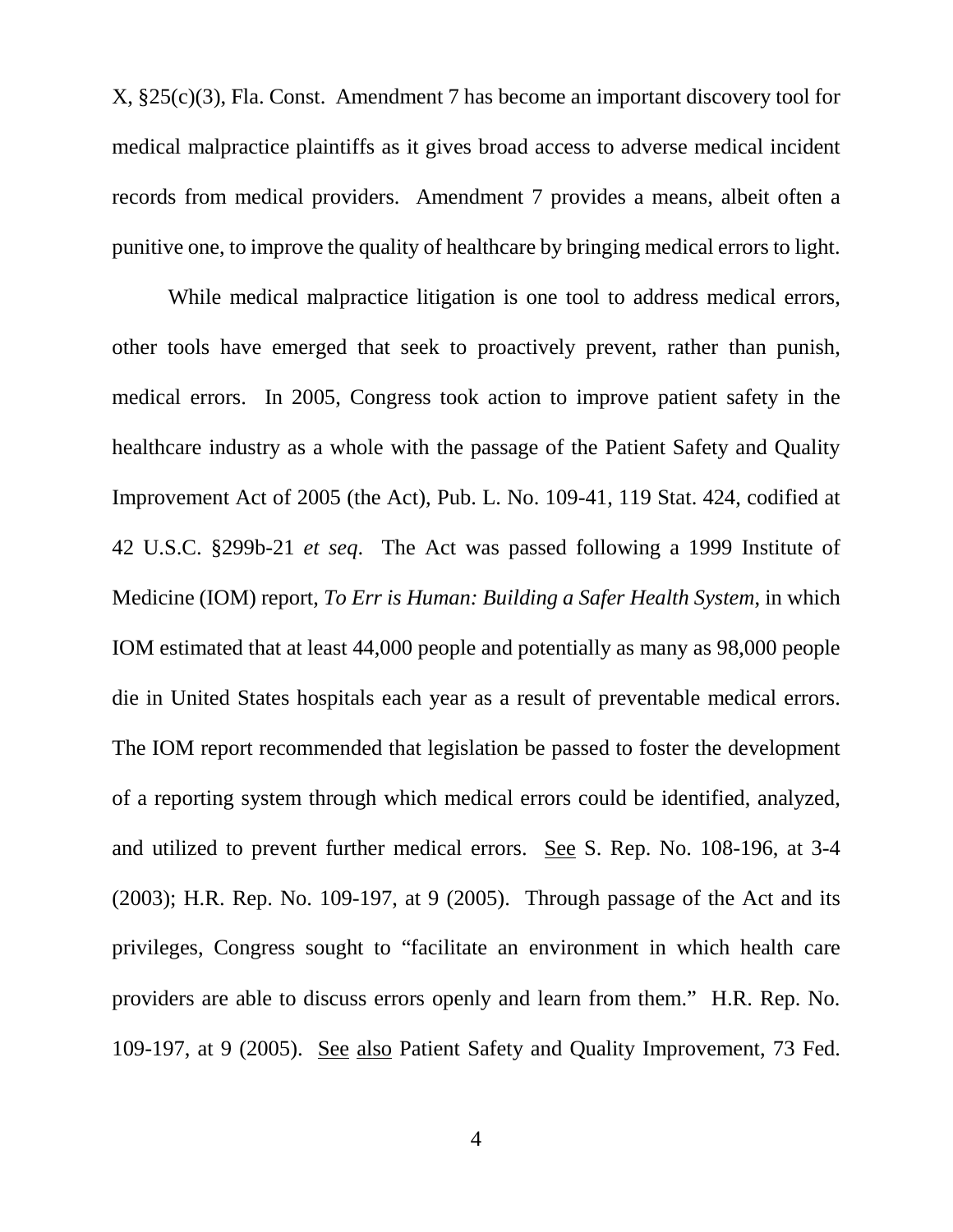Reg. 8,[1](#page-4-0)12, 8,113 (proposed February 12, 2008).<sup>1</sup>

 The Act was intended to replace a "culture of blame" and punishment with a "culture of safety" that emphasizes communication and cooperation. See S. Rep. No. 108-196, at 2 (2003); 73 Fed. Reg. at 70,749. The Act creates a voluntary, confidential, non-punitive system of data sharing of healthcare errors for the purpose of improving the quality of medical care and patient safety. The Act envisions that each participating provider or member would establish a patient safety evaluation system (PSE system) in which relevant information would be collected, managed, and analyzed. 42 U.S.C. §299b-21(6). After the information is collected in the PSE system, the provider would forward it to its patient safety organization (PSO), which serves to collect and analyze the data and provide feedback and recommendations to providers on ways to improve patient safety and quality of care. See 42 U.S.C. §299b-24; 73 Fed. Reg. at 70,733. Information reported to PSOs would also be shared with a central clearing house, the Network of Patient Safety Databases, which aggregates the data and makes it available to providers as an "evidence-based management resource." See 42 U.S.C. §299b-23.

<span id="page-4-0"></span><sup>&</sup>lt;sup>1</sup> The United States Department of Health and Human Services (HHS) adopted rules to implement the Act. On February 12, 2008, HHS published a Notice of Proposed Rulemaking. See 73 Fed. Reg. 8,112. After receiving substantial comment, the comment period closed on April 14, 2008. The Final Rule was published on November 21, 2008, and codified at 42 C.F.R., Part 3. See 73 Fed. Reg. 70,732-01.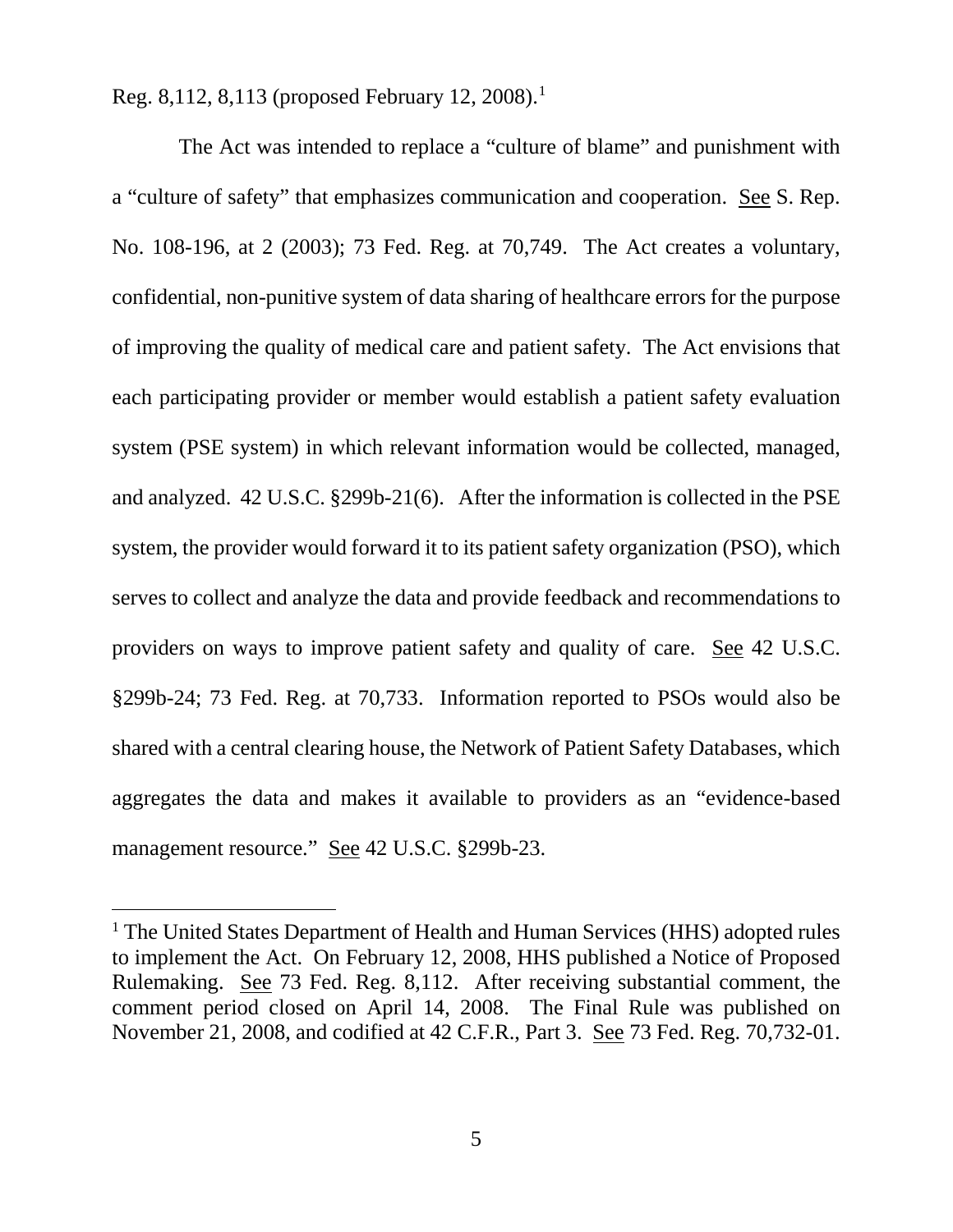In order to encourage and incentivize participation, a protected legal environment was created in which providers would be comfortable sharing data both within and across state lines "without the threat of information being used against [them]." See 73 Fed. Reg. at 70,732. Privilege and confidentiality protections attach to the shared information, termed "patient safety work product" (PSWP), "to encourage providers to share this information without fear of liability[.]" 73 Fed. Reg. at 70,732; 42 U.S.C. §299b-22(a)-(b). The protections are "the foundation to furthering the overall goal of the statute to develop a national system for analyzing and learning from patient safety events." 73 Fed. Reg. at 70,741.

The potential burden to providers of maintaining duplicate systems to separate federally protected PSWP from information required to fulfill state reporting obligations was addressed in the final rule documents from HHS. See 73 Fed. Reg. at 70,742. The solution was to allow providers to collect all information in one PSE system where the information remains protected unless and until the provider determines it must be removed from the PSE system for reporting to the State. 73 Fed. Reg. at 70,742; 42 C.F.R. §3.20(2)(ii) (defining PSWP and providing that PSWP removed from a PSE system is no longer protected). The information becomes PSWP upon collection within a PSE system, but loses PSWP protection once the information is removed from the PSE system by the provider.

In this particular case, the petitioner hospital, Southern Baptist Hospital of Florida, Inc. (Baptist), participates in information sharing under the Act and has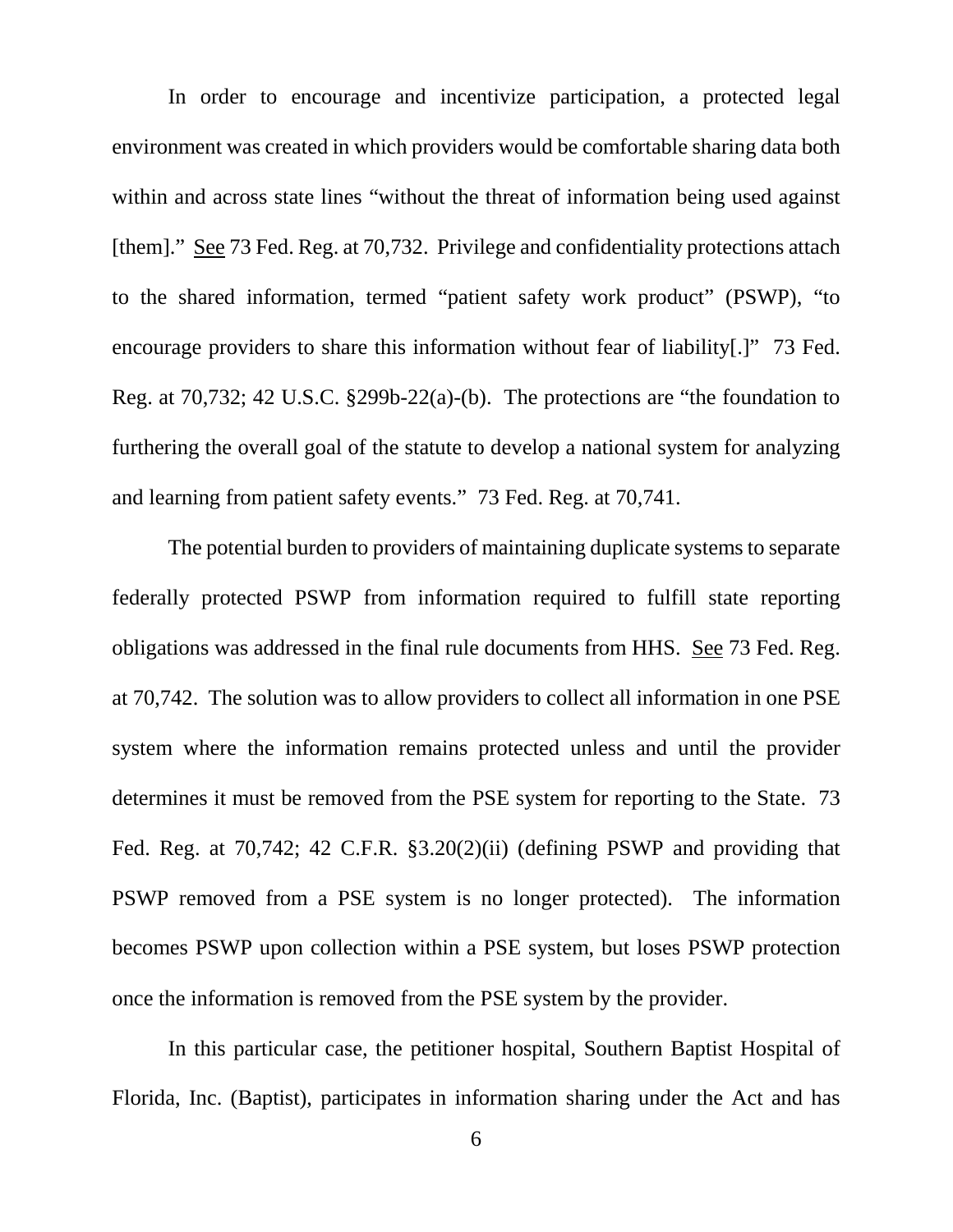established a PSE system in which it collects, manages, and analyzes such information for reporting to its PSO – PSO Florida. The record shows that Baptist's employees are instructed to enter information into the PSE system with the assurance of confidentiality based upon the PSWP protections in the Act. Baptist collects and maintains reports, which it calls "occurrence reports," of events that are not consistent with the routine operations of the hospital or the routine care of a patient or that could result in an injury. Occurrence reports are collected regardless of whether an event might constitute an "adverse medical incident."

#### *Facts*

This case began as a medical malpractice action initiated by the respondents, Jean Charles, Jr., as next friend and duly appointed guardian of his sister, Marie Charles, and her minor children, Ervin Alston, Angel Alston, and Jazmin Houston (the respondents). The respondents claimed that Marie Charles suffered a catastrophic neurological injury due to Baptist's negligence.

Discovery commenced in the case, and the respondents filed three requests for production pursuant to Amendment 7 in which they requested documents that: (1) related to adverse medical incidents and (2) either related to any physician who worked for Baptist or arose from care and treatment rendered by Baptist during the three-year period preceding Marie-Charles' care and treatment and through the date of the third request. Baptist ultimately produced certain responsive documents, which included Code 15 Reports (required by section 395.0197(7), Florida Statutes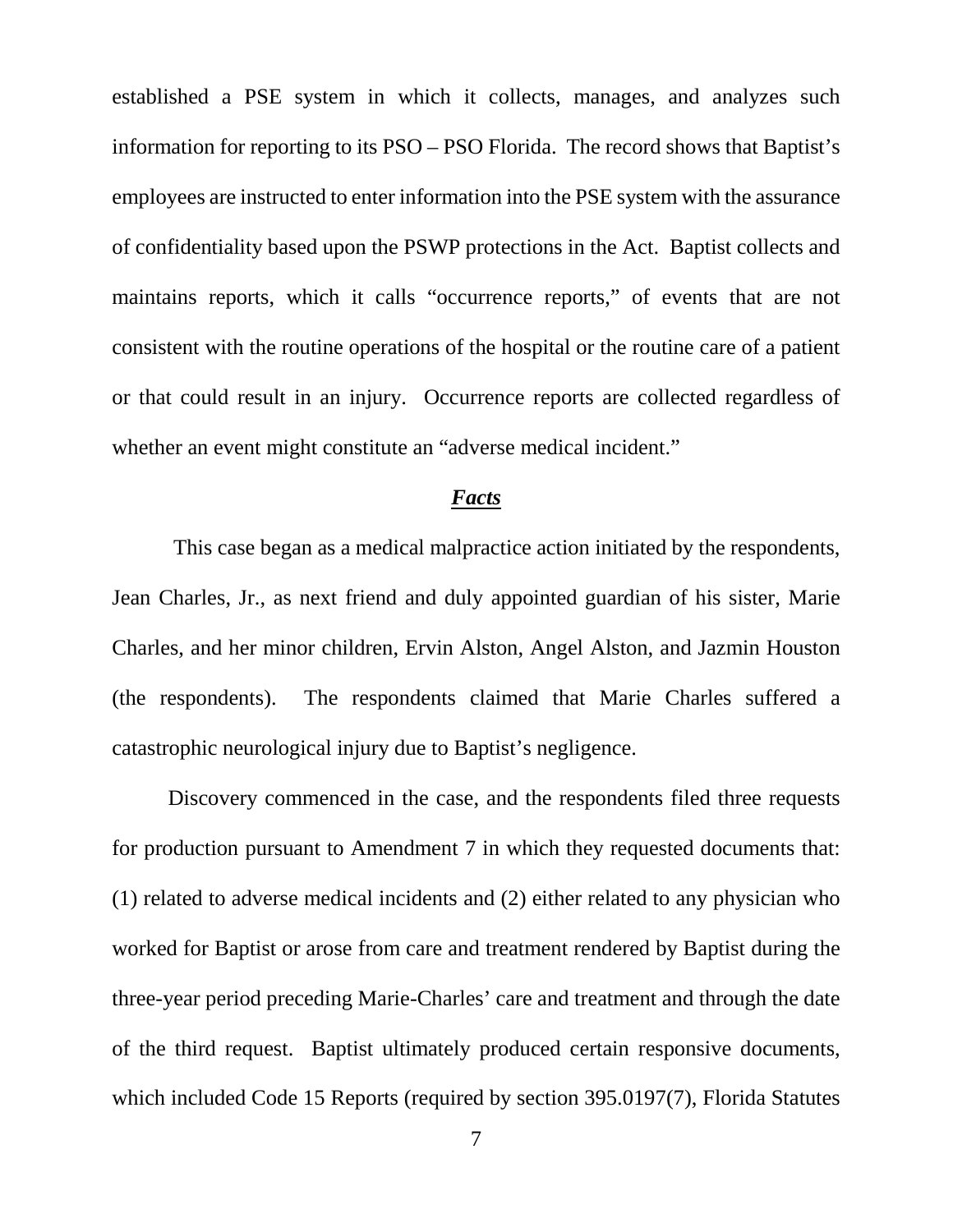(2014)), Annual Reports (required by section 395.0197(6), Florida Statutes (2014)), and two occurrence reports specific to Marie Charles that had been extracted from Baptist's PSE system before they were reported the PSO. Baptist claimed that certain other documents, primarily occurrence reports, while potentially responsive, were not subject to production because they were privileged and confidential under the Act.

The respondents moved to compel production, arguing that the Act only protects documents created *solely* for the purpose of submission to a PSO and that information does not constitute PSWP if it was collected or maintained for another purpose or for dual purposes or if the information is "in any way related" to a healthcare provider's obligation to comply with federal, state, or local laws or accrediting or licensing requirements.

In a series of three orders, the circuit court agreed with the respondents, finding that information is not PSWP if it was collected or maintained for a purpose other than submission to a PSO or for "dual purposes." The circuit court found this was true even if the information was collected in a PSE system for submission to a PSO and did not exist outside of the PSE system. The circuit court held that "all reports of adverse medical incidents, as defined by Amendment 7, which are created, or maintained pursuant to any statutory, regulatory, licensing, or accreditation requirements are not protected from discovery under [the Act]." The circuit court found that Baptist was entitled to a reasonable fee for production that was to be paid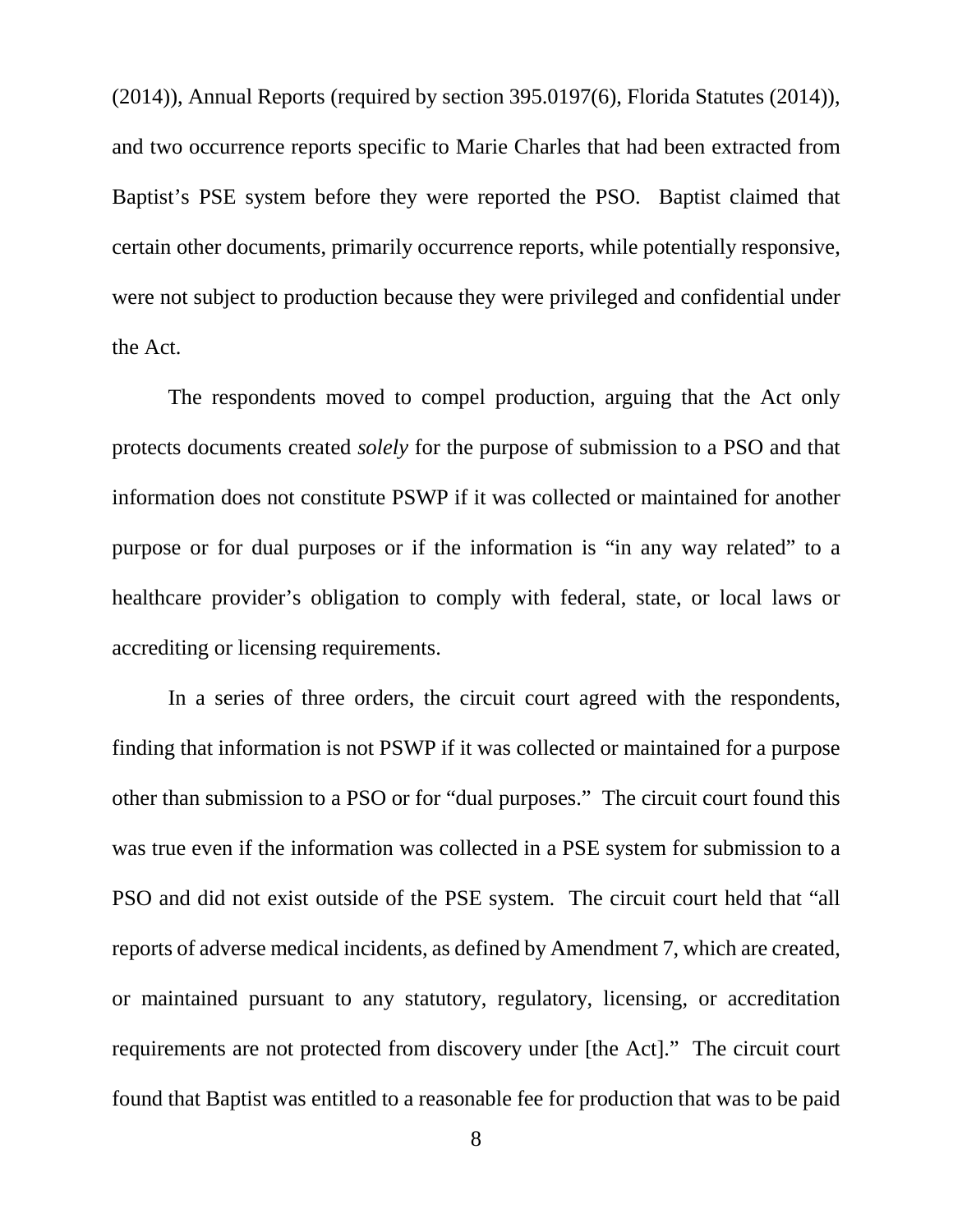prior to production, and, upon payment, Baptist "shall produce to [the respondents] . . . all records in its possession relating to adverse medical incidents during the time periods set forth in [the respondents'] third request for production." The instant petition for writ of certiorari followed.

#### *Jurisdiction*

Certiorari is an extraordinary remedy, not to be used as a "piecemeal review of non-final trial court orders [that would] impede the orderly administration of justice and serve only to delay and harass." Bd. of Tr. of the Int'l Improvement Trust Fund v. Am. Educ. Enters., LLC, 99 So. 3d 450, 454 (Fla. 2012) (citations omitted). Orders granting discovery have traditionally been reviewed by certiorari because, once discovery is wrongfully granted, the complaining party is "beyond relief." Martin-Johnson, Inc. v. Savage, 509 So. 2d 1097, 1099 (Fla. 1987). "Orders requiring disclosure of material not subject to discovery by reason of privilege are commonly reviewed by certiorari petition because the harm caused by wrongly compelling the petitioner to disclose the protected material is irreparable." SCI Funeral Srvs. of Fla., Inc. v. Walthour, 165 So. 3d 861, 863 (Fla. 1st DCA 2015) (citing Barker v. Barker, 909 So. 2d 333, 336-37 (Fla. 2d DCA 2005)).

Certiorari review of an order compelling discovery is appropriate when the order departs from the essential requirements of law, causing irreparable harm that cannot be remedied on appeal. This Court must first conduct a jurisdictional analysis to determine whether the petitioner has made a prima facie showing of irreparable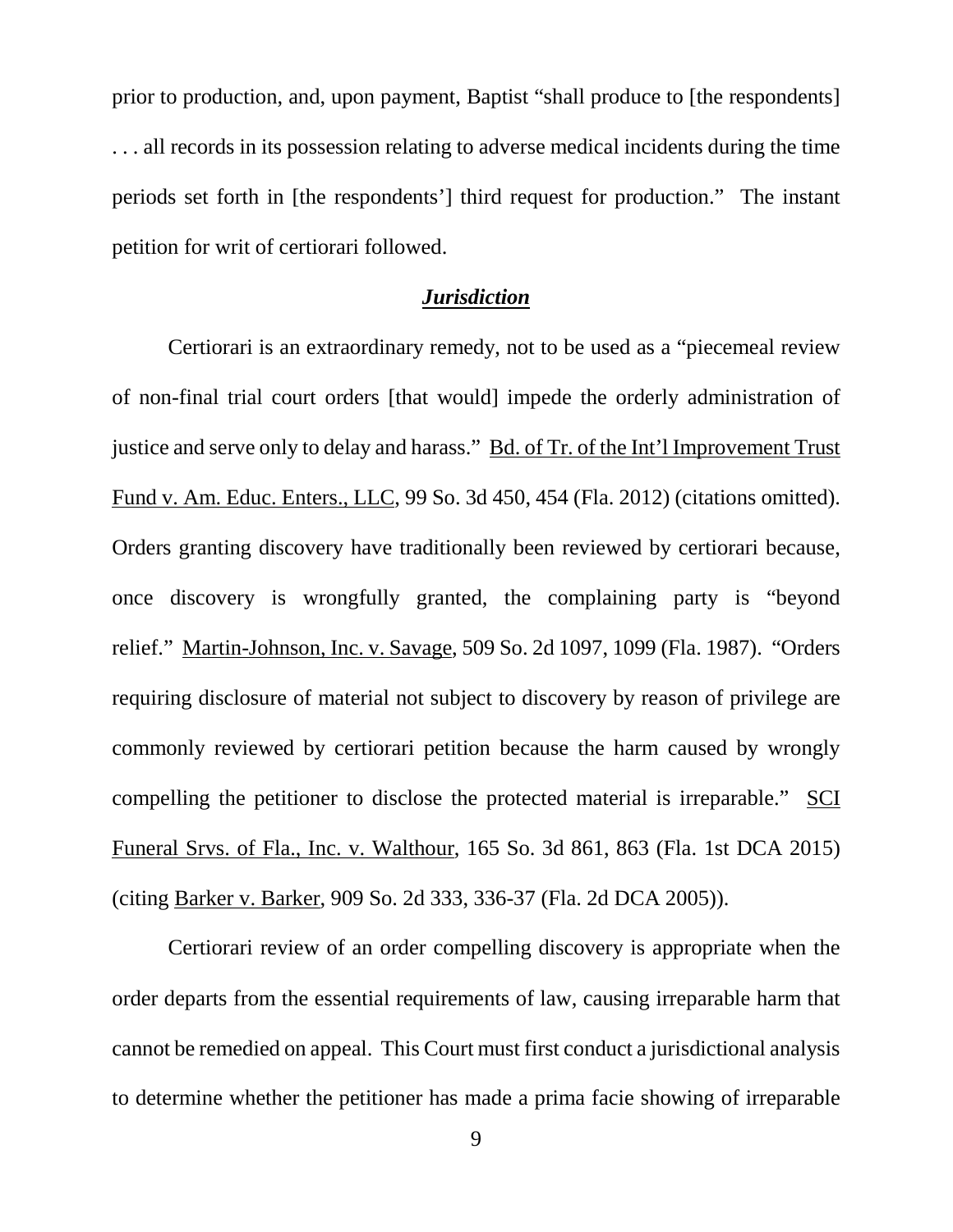harm. See Poston v. Wiggins, 112 So. 3d 783, 785 (Fla. 1st DCA 2013) (citations omitted).

As an initial matter, we find that Baptist has made a sufficient showing of irreparable harm to invoke this Court's jurisdiction. Although judicial labor remains below, that labor is confined to a determination, if necessary, of the reasonableness of Baptist's fee for production. The circuit court has given no indication that it intends to otherwise revisit its rulings on the interaction between Amendment 7 and the Act. While there are still steps to be taken before the documents have to be produced, once those steps are taken, production is inevitable, and no further remedy would remain. The threshold irreparable harm has been shown. We now turn to the merits of the petition.

#### *The Plain Language of the Act*

The petitioner argues that the circuit court orders contradict the plain language of federal law and undermine the important federal policies that Congress intended to advance. Indeed, the plain language of the Act is our starting point and guidepost. See Krause v. Textron Fin. Corp., 59 So. 3d 1085, 1089 (Fla. 2011). We need not resort to the rules of statutory interpretation and construction here because the Act is clear and unambiguous such that the language must be given its plain and obvious meaning. Id.

The Act clearly and unambiguously defines what is PSWP:

(7) Patient safety work product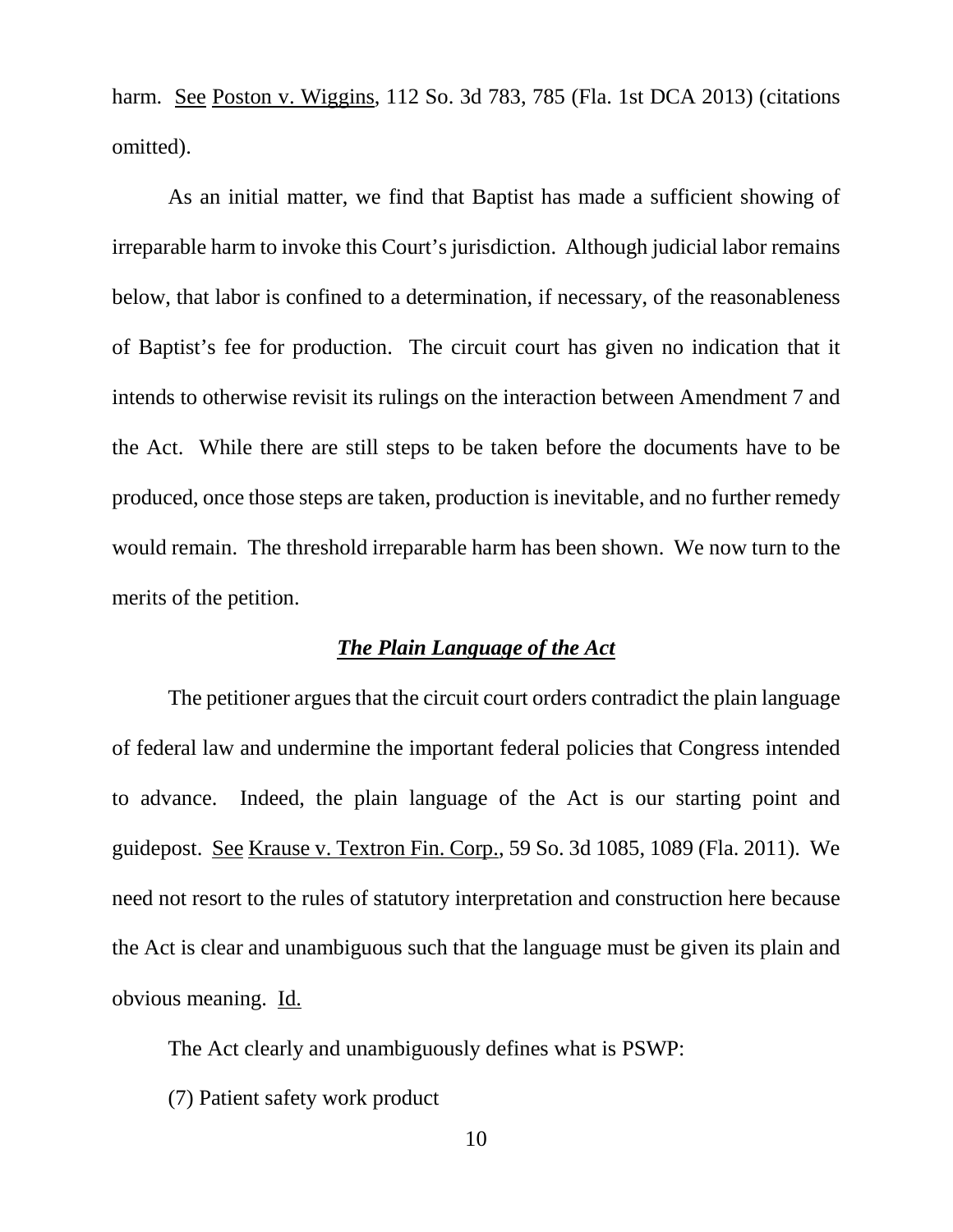(A) In general

Except as provided in subparagraph (B), the term "patient safety work product" means any data, reports, records, memoranda, analyses (such as root cause analyses), or written or oral statements—

(i) which—

(I) are assembled or developed by a provider for reporting to a patient safety organization and are reported to a patient safety organization; or

(II) are developed by a patient safety organization for the conduct of patient safety activities;

and which could result in improved patient safety, health care quality, or health care outcomes; or

(ii) which identify or constitute the deliberations or analysis of, or identify the fact of reporting pursuant to, a patient safety evaluation system.

42 U.S.C. §299b-21(7)(A).

The Act also specifically defines what type of information is *not* protected

PSWP:

(i) Information described in subparagraph (A) does not include a patient's medical record, billing and discharge information, or any other original patient or provider record.

(ii) Information described in subparagraph (A) does not include information that is collected, maintained, or developed separately, or exists separately, from a patient safety evaluation system. Such separate information or a copy thereof reported to a patient safety organization shall not by reason of its reporting be considered patient safety work product.

42 U.S.C. §299b-21(7)(B)(i)-(ii).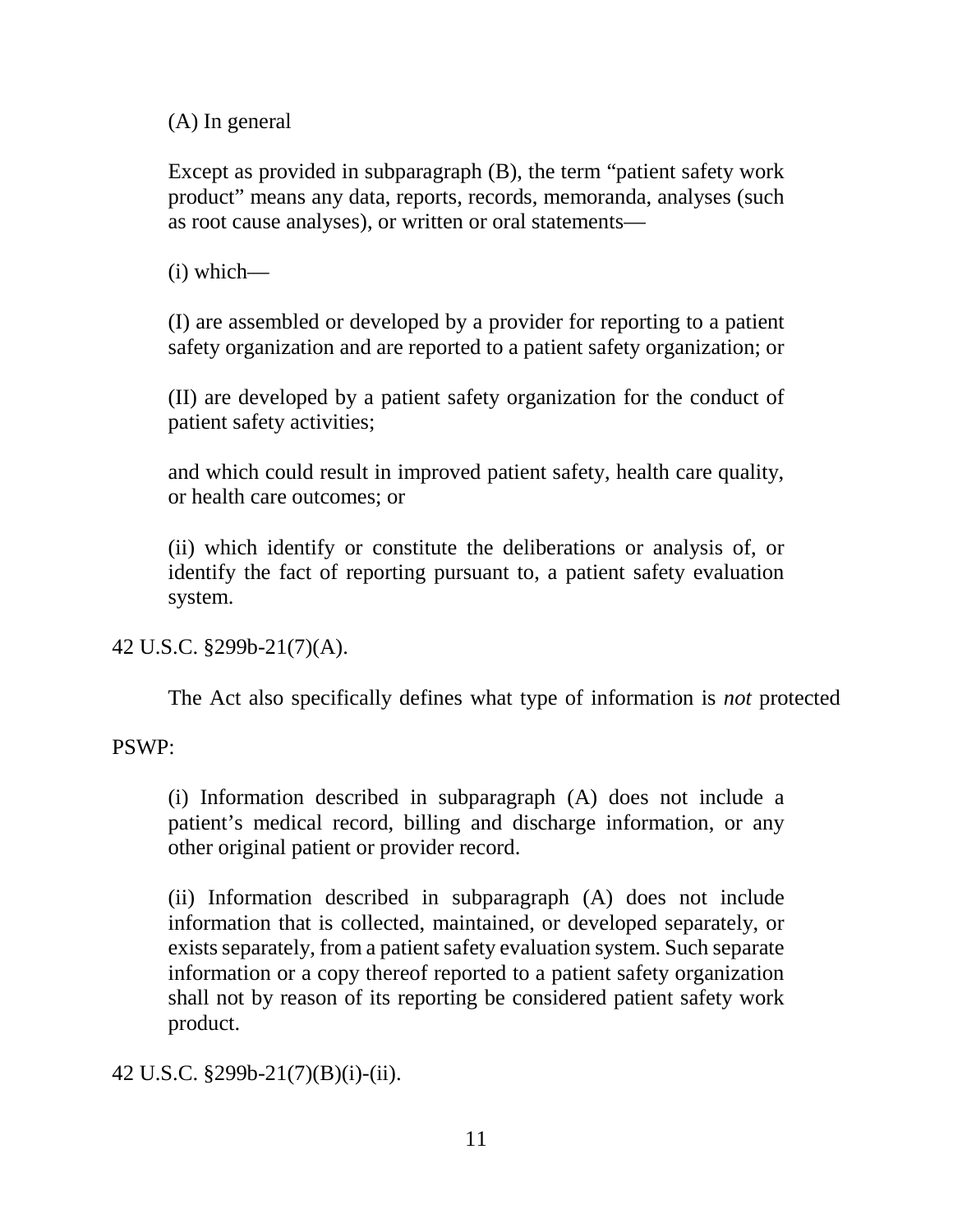Finally, the Act makes clear that the definition of PSWP should not be construed to relieve a provider's duty to respond to federal, state, or local law obligations with information that is not privileged or confidential:

(iii) Nothing in this part shall be construed to limit—

(I) the discovery of or admissibility of information described in this subparagraph in a criminal, civil, or administrative proceeding;

(II) the reporting of information described in this subparagraph to a Federal, State, or local governmental agency for public health surveillance, investigation, or other public health purposes or health oversight purposes; or

(III) a provider's recordkeeping obligation with respect to information described in this subparagraph under Federal, State, or local law.

42 U.S.C. §299b-21(7)(B)(iii).

The record here shows that the documents at issue clearly meet the definition of PSWP because they were placed into Baptist's PSE system where they remained pending submission to a PSO. See 42 U.S.C.  $\S299b-21(7)(A)$ . The documents at issue also do not meet the Act's definition of what is *not* PSWP. That is, they are not original patient records and were not collected, maintained, or developed separately from the PSE system. See 42 U.S.C. §299b-21(7)(B)(i)-(ii). Because they meet the definition of PSWP, the documents are entitled to the federal protection under the Act.

The circuit court and the respondents place a heavy focus on subpart (iii). The respondents argue that because some of the documents at issue may serve a "dual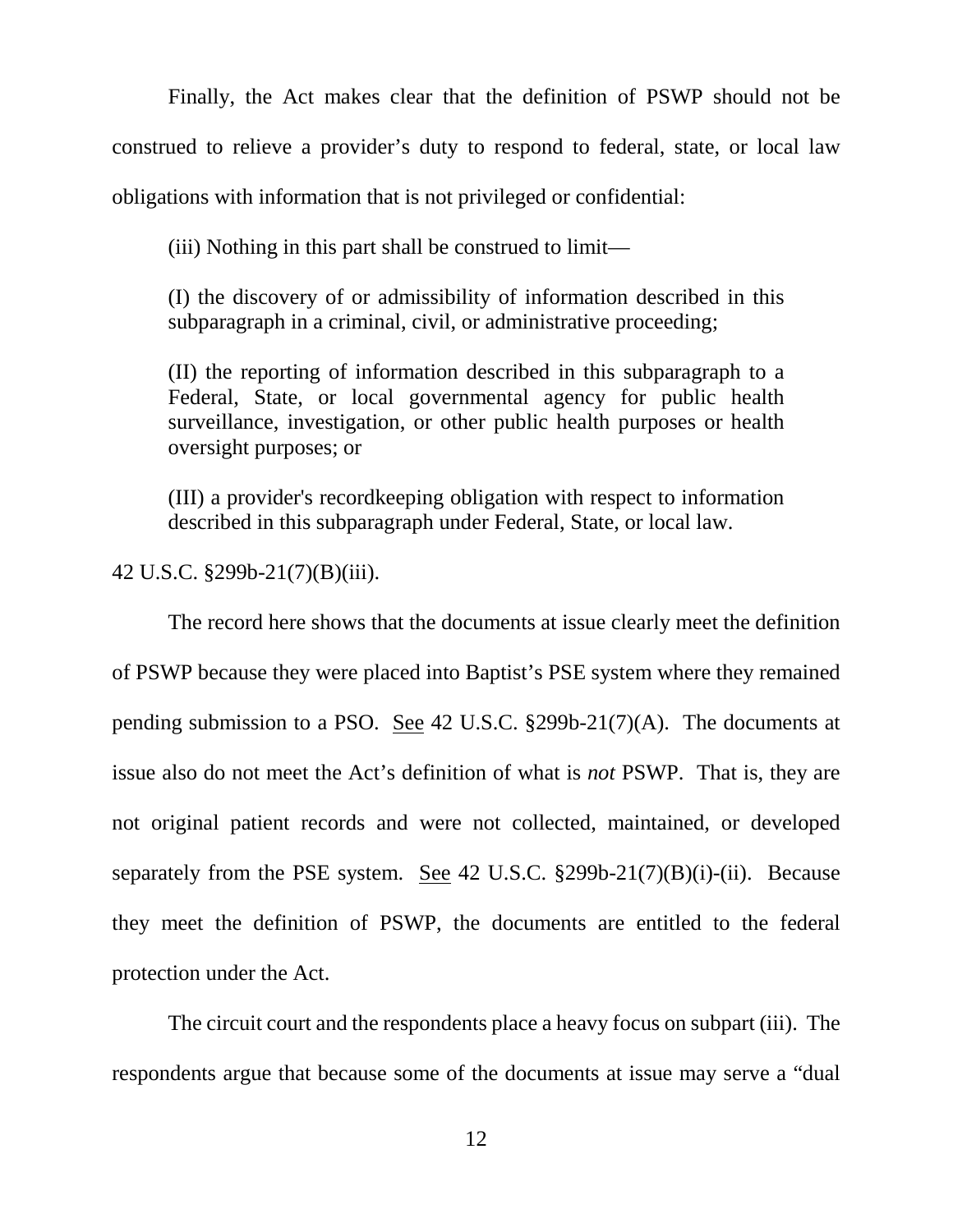purpose," i.e., they may also be required under a state statute, rule, licensing provision, or accreditation requirement, PSWP status is removed, and the documents are stripped of any federal protection. The respondents primarily focus on the occurrence reports, which they claim are the same as the incident reports required to be prepared and maintained under section 395.0197, Florida Statutes (2014). They also argue that even if the incident/occurrence reports do not have to be physically produced to the State, Florida statutes and administrative code rules provide that the Agency for Healthcare Administration has access to these documents, which access effectively means the documents are "reported" under state law.

This argument and the circuit court's interpretation incorrectly impose additional terms into the definition of PSWP. Nowhere does the definition state that a document may not simultaneously be PSWP and also meet a state reporting requirement. HHS's rule guidance specifically addresses this scenario by assuring providers that they may place information into their PSE system with the expectation of protection and may later remove the information if the provider determines that it must be reported to the State. See 73 Fed. Reg. at 70,742. The circuit court's "dual purpose" language gives the false impression that federal protection under the Act and state compliance have to be mutually exclusive – they do not. Rather, the Act gives the provider the flexibility to collect and maintain its information in the manner it chooses with the caution that nothing should be construed to limit any reporting or recordkeeping requirements under state or federal law. The Act is clear that it is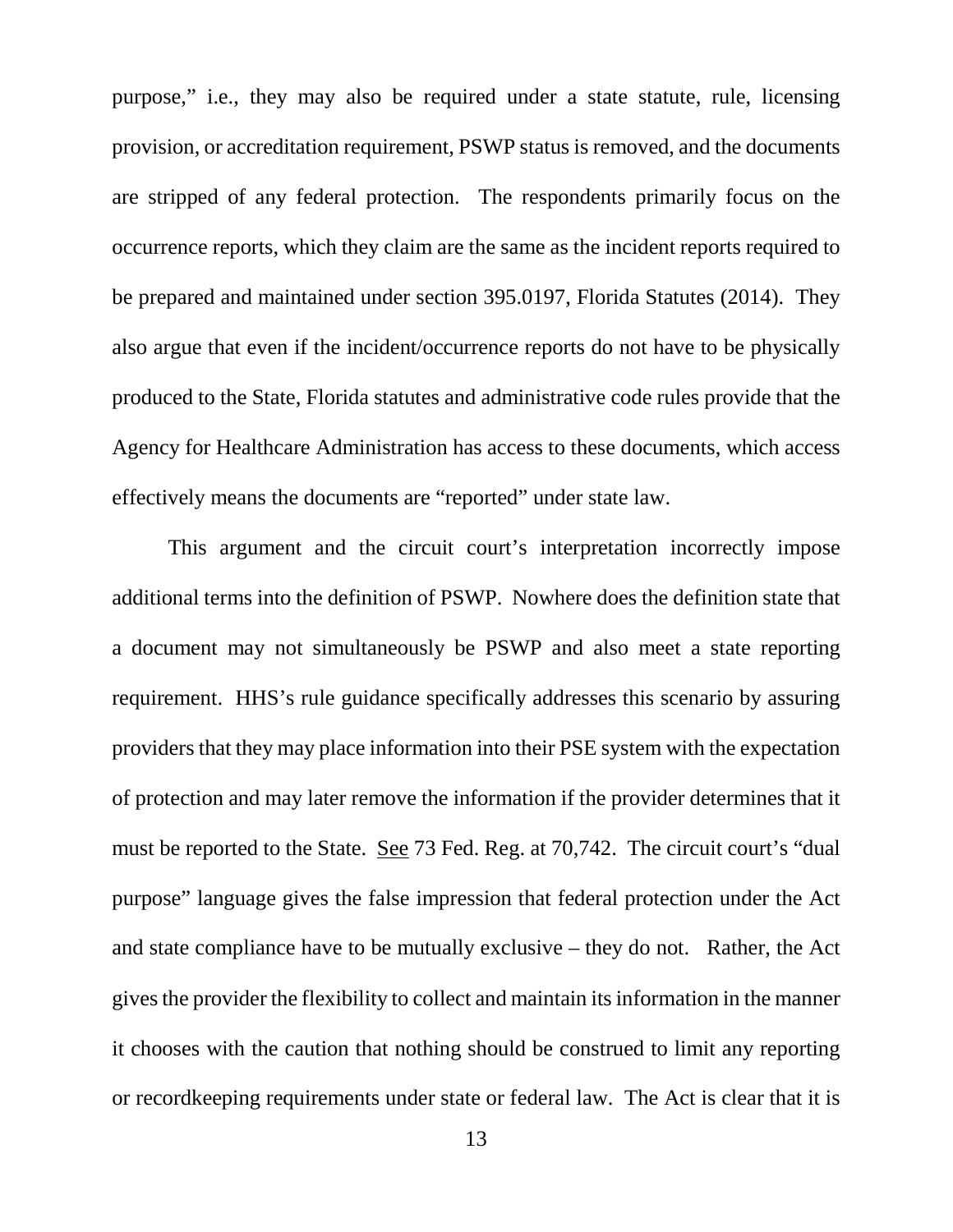the provider who determines how information is stored and reported, and the provider must face any consequences of noncompliance with state or federal reporting requirements. Notably, the respondents have not alleged that Baptist failed to comply with any reporting or recordkeeping requirements.

It could be suggested that the provider's unilateral, unreviewable decision as to what is placed in its PSE system could open the doors to "gamesmanship." That is, a provider could potentially dump everything into its PSE system, rendering it privileged and confidential, in an effort to thwart discovery. First, it is unlikely that this would occur as the Act clearly defines what can and what cannot constitute PSWP. Even if gamesmanship were to occur, the true issue to be corrected, as pointed out by the dissent in Tibbs v. Bunnell, would be the provider's failure to comply with state or federal reporting requirements. 448 S.W.3d 796, 809 (Ky. 2014) (Abramson, J., dissenting). The remedy would not be for the trial court to "rummage through" the provider's PSE system, in plain contravention to the purpose of the Act, in search of documents that could possibly serve a "dual purpose." See id. at 815. Rather, the remedy would be to address the noncompliance of recordkeeping or reporting obligations itself, which, as pointed out by the dissent in Tibbs, could be remedied in the same manner as it could have been prior to the passage of the Act. Id. Again, the respondents have not alleged that Baptist has failed to comply with any reporting or recordkeeping requirements in the instant case. In fact, Baptist has already produced the Code 15 Reports and Annual Reports that are required to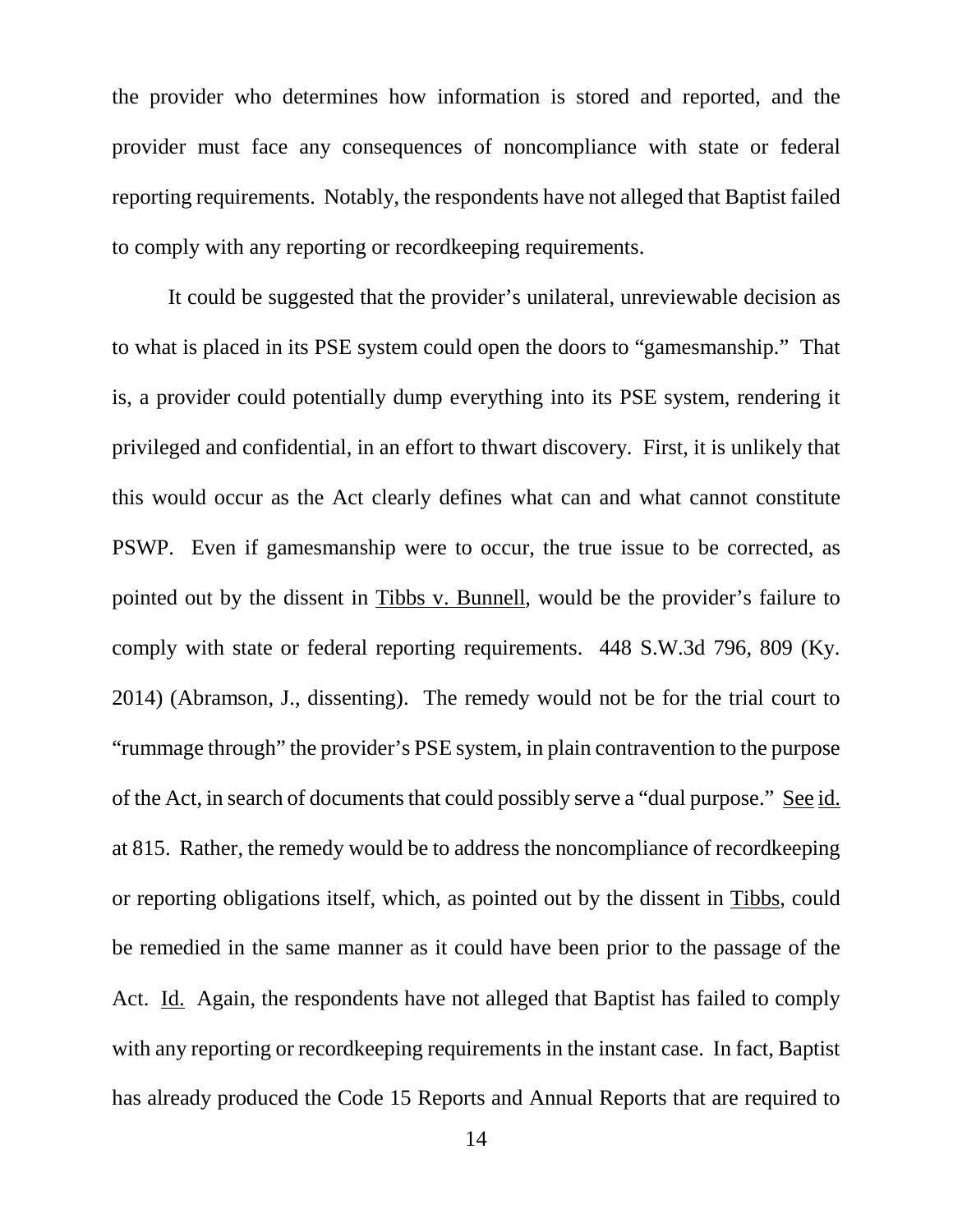be reported to the State under Florida law.<sup>[2](#page-14-0)</sup>

The plain language of the Act is clear. A document is PSWP if it is placed into a PSE system for reporting to a PSO and does not exist outside of the PSE system. The documents here meet that definition and should be regarded as PSWP, which is privileged, confidential, and not discoverable. Cf. Dep't of Fin. & Prof'l Reg. v. Walgreen Co., 970 N.E.2d 552 (Ill. App. Ct. 2012) (interpreting the privilege under the Act as turning on whether documents were maintained outside of the PSE system). The fact that some documents may also satisfy state reporting or recordkeeping requirements is not the relevant inquiry. The provider is charged with complying with state requirements, and, absent an allegation that the provider has failed to comply, the circuit court should not be involved in the provider's participation under the Act.

## *Federal Preemption*

Under the Supremacy Clause, the Constitution and federal laws are the "supreme Law of the Land." Art. VI, cl. 2, U.S. Const. The United States Supreme Court has recognized three categories of preemption, two of which are relevant here: (1) express preemption where a federal statute contains explicit preemptive language and (2) implied conflict preemption where it would be impossible to comply with

<span id="page-14-0"></span><sup>&</sup>lt;sup>2</sup> At oral argument, Baptist did not dispute that the Code 15 Reports and Annual Reports were subject to production as they were not housed within Baptist's PSE system.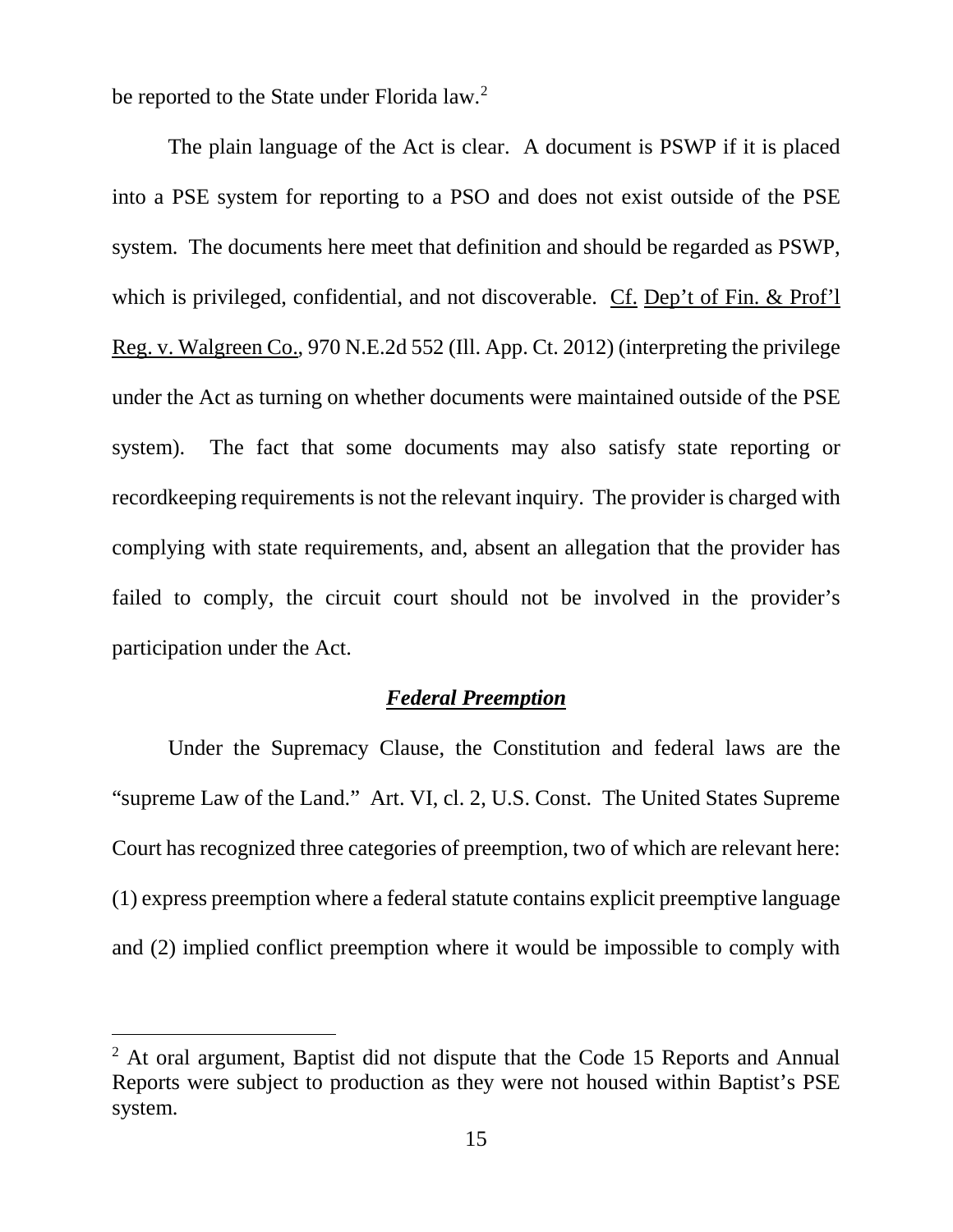both the federal and state regulations. See State v. Harden, 938 So. 2d 480, 486 (Fla. 2006) (citation omitted). As to express preemption, the Act specifically provides, "Notwithstanding any other provision of Federal, State, or local law. . . [PSWP] shall be privileged," and goes on to state that PSWP is not subject to disclosure in various ways including discovery in connection with a Federal, State, or local civil, criminal, or administrative proceeding, among other ways. 42 U.S.C. §299b-22. The Act also mandates a civil monetary penalty for improper disclosure of PSWP. 42 U.S.C.  $§299b-22(f)(1)$ . Thus, the Act expressly preempts any broad discovery right under Amendment 7 to documents meeting the definition of PSWP.

In addition to express preemption, Amendment 7 is also impliedly preempted by the Act because compliance with both federal and state law would be impossible. That is, documents that meet the definition of PSWP under the Act are categorically protected and excluded from production. To produce PSWP in response to an Amendment 7 discovery request would be in contravention to the Act.

## *Conclusion*

The plain language of the Act is clear. The dispositive question that should have been asked below is whether or not the documents met the definition of PSWP in the Act. The record showed that the documents met this definition and were, thus, protected from disclosure. The circuit court's heavy focus on state reporting and recordkeeping requirements erroneously placed state law above federal law. Absent an allegation that Baptist was in some way not complying with its reporting or